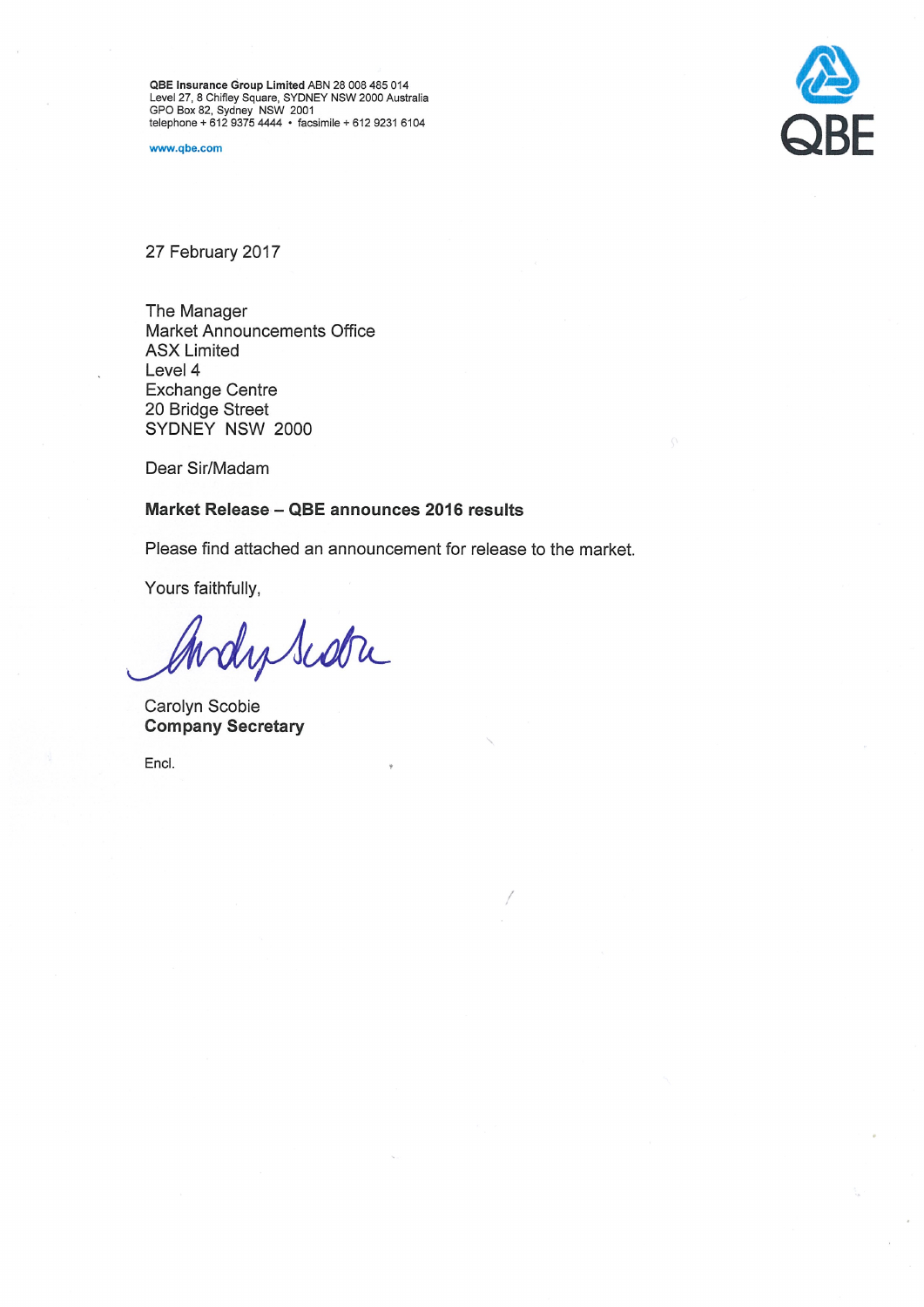

# **MARKET RELEASE**

27 February 2017

# **QBE ANNOUNCES 2016 RESULTS (1)**

*"QBE recorded a strong 2016 result with a significant uplift in profitability that is testament to the strength and diversity of our global franchise underpinned by a strong underwriting culture and supported by a high quality balance sheet.*

*The Group's combined operating ratio improved to 93.2%(2) from 94.3%(3) in the prior year and compares favourably with our 94% - 95% target range. Our insurance profit margin improved to 9.7% from 9.0%(3) in 2015 and was towards the upper end of our 8.5% - 10.0% target range.*

*Corrective actions across underwriting and pricing, together with improved discipline in our claims management functions, contributed to a significant improvement in the Australian & New Zealand attritional claims ratio in the second half of 2016.* 

*North American Operations reported a further improvement in performance with underwriting profit more than doubling and the combined operating ratio improving to 97.7%(2) from 99.8% in 2015. We are expecting a further improvement in profitability in 2017 and 2018.*

*European Operations again delivered a strong combined operating ratio of 90.2%(2) and our Emerging Markets division recorded a stable combined operating ratio and double digit gross written premium growth on a constant currency basis.*

*Net profit after tax increased 5%(3) to \$844 million, with an increase in investment income partially offset by an adverse discount rate impact and the impact of the stronger US dollar. Net profit after tax increased by 16%(3) on a constant currency basis.* 

*Return on equity increased to 8.1% from 7.5%(3) last year.*

*Cash profit after tax, which drives our dividend payments, was broadly stable at \$898 million but up 12% on a constant currency basis.*

*The 2016 result includes \$366 million of positive prior accident year claims development, up from \$147 million(3) in 2015. The Group has now reported five consecutive halves of favourable claims development.* 

*As at 31 December 2016, QBE's APRA PCA multiple was 1.79x and our probability of adequacy of outstanding claims was 89.5%, up from 1.73x and 89.0% respectively a year earlier.* 

*Cash generation is strong, with cash remittances from divisions up 55% to \$1,106 million. As a consequence, in addition to declaring a 10% increase in the final dividend to 33 Australian cents per share, the Board has announced a three year cumulative on-market share buyback of up to A\$1 billion."*

# **John Neal, QBE Group Chief Executive Officer**

- (1) All figures in US\$ unless otherwise stated.
- (2) Combined operating ratio excluding discount rate impact.
- (3) 2015 comparable figures exclude Argentine workers' compensation, M&LS deferred acquisition cost write-down as well as agency and other asset sales.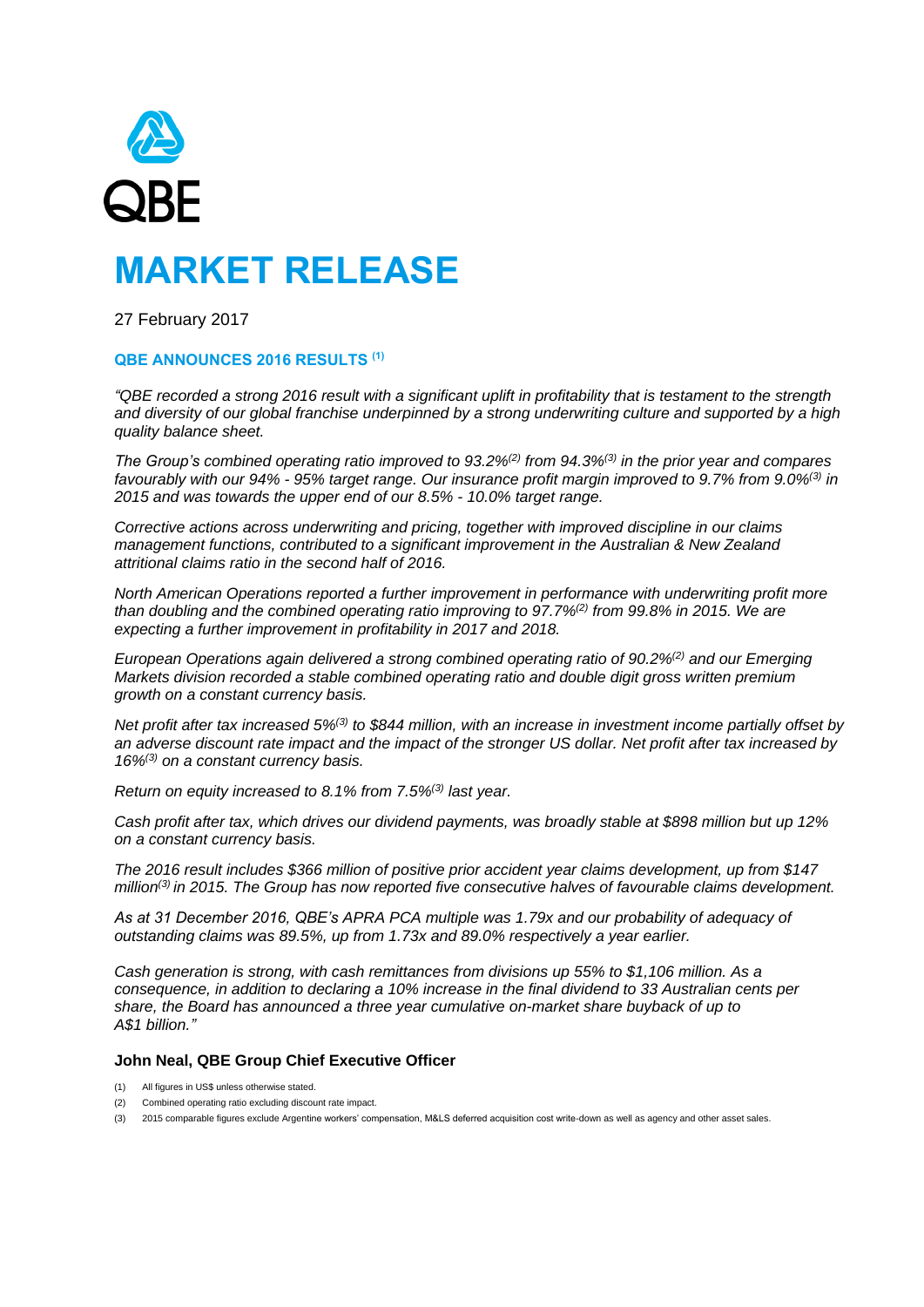

27 February 2017

# **2016 RESULT HIGHLIGHTS (1)**

- *Net profit after tax up 5%(2) to \$844M (up 16%(2) on a constant currency basis)*
- *Cash profit after tax up 1% to \$898M (up 12% on a constant currency basis)*
- *Return on equity of 8.1% (FY15 7.5%(2) )*
- *Combined operating ratio of 93.2%(3) (FY15 94.3%(2) )*
- *Insurance profit margin of 9.7% (FY15 9.0%(2) )*
- *Gross written premium down 2%(4) to \$14,088M (up 1%(4) on a constant currency basis)*
- *Net earned premium down 2%(5) to \$11,636M (up 2%(5) on a constant currency basis)*
- *Positive prior accident year claims development of \$366M (FY15 \$147M – 1H16 \$218M)*
- *Successfully reinsured potentially volatile claims liabilities in North America and Europe*
- *Probability of adequacy of outstanding claims increased to 89.5% (FY15 89.0%)*
- *Debt to equity broadly stable at 33.8% and within our benchmark range of 25% - 35%*
- *Indicative APRA PCA multiple of 1.79x (FY15 1.73x) with increased surplus above S&P AA equivalent capital*
- *Cash remittances from divisions up 55% to \$1,106M (FY15 \$715M)*
- *Final dividend up 10% to 33 Australian cents per share (2015 30 Australian cents)*

#### **2016 FINAL DIVIDEND AND ON-MARKET SHARE BUYBACK FACILITY (1)**

The Group's dividend policy is designed to ensure that we reward shareholders relative to cash profit and maintain sufficient capital for future investment and growth of the business.

The final dividend for 2016 will be 33 Australian cents per share, franked at 50%. Combined with the 2016 interim dividend of 21 Australian cents per share, the total dividend for 2016 will be 54 Australian cents per share, up 8% compared with the total 2015 dividend of 50 Australian cents per share. The dividend reinvestment plan and bonus share plan continue at a nil discount with any shares to be issued under the dividend reinvestment plan to be acquired on-market.

The payout ratio for 2016 is around 61%, calculated by converting cash profit to Australian dollars at the average rate of exchange during the period.

Shares will begin trading ex-dividend on 9 March 2017, the record date is 10 March 2017 and the dividend will be paid on 13 April 2017.

Ensuring our capital is managed efficiently is an ongoing priority for the Board. Recognising the strength of our balance sheet and expected retained earnings growth, we are today announcing the establishment of a three year cumulative on-market share buyback facility of up to A\$1 billion, with a current target of not more than A\$333 million in any one calendar year. Supplementing rising dividend payments and in recognition of the Group's limited franking position, the Board considers an on-market buyback to be the most appropriate application of QBE's emerging surplus capital, rewarding shareholders while maintaining capital efficiency.

- (1) All figures in US\$ unless otherwise stated.
- (2) 2015 comparable figures exclude Argentine workers' compensation, M&LS deferred acquisition cost write-down as well as agency and other asset sales.
- (3) Combined operating ratio excluding discount rate impact.
- (4) 2015 result adjusted to exclude sold Argentine workers' compensation business and \$383M of M&LS gross written premium.
- (5) 2015 result adjusted to exclude sold Argentine workers' compensation business and \$375M of M&LS net earned premium.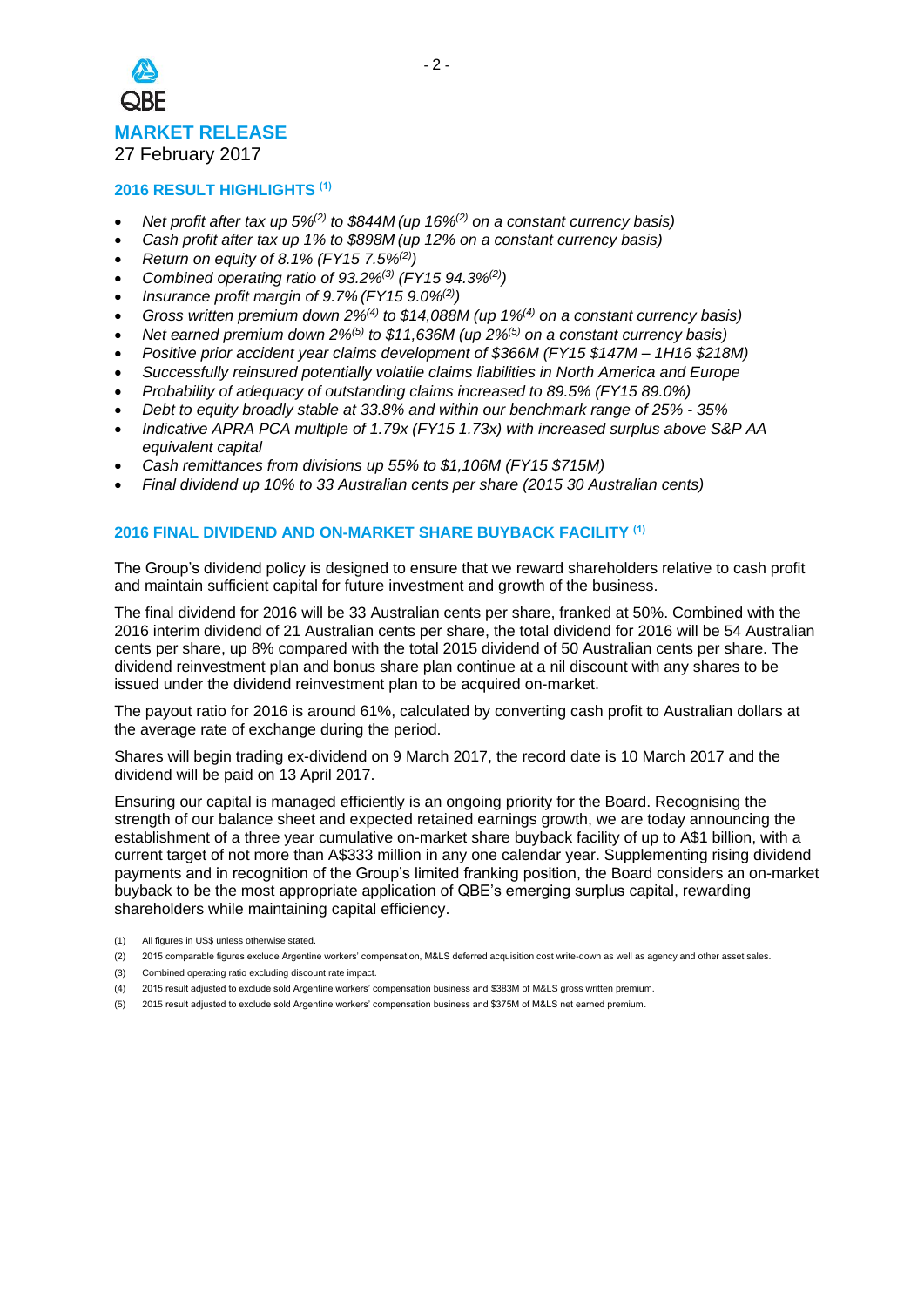

# **OUTLOOK**

The Group's targets for 2017 are as follows:

| Gross written premium    | Relatively stable $(1)(2)$    |
|--------------------------|-------------------------------|
| Combined operating ratio | $93.5\% - 95.0\%^{(3)(4)(5)}$ |
| Investment return        | $2.5\% - 3.0\%$               |

We anticipate that the market backdrop will remain challenging in 2017, although indications of modest improvement are now emerging. The rate of decline in global pricing is easing and, while there is variation between markets, we anticipate that pricing in markets other than Australia will be broadly flat in 2017. We are also encouraged by the improved US macroeconomic outlook following the presidential election, while investment income should benefit from higher bond yields in all major markets.

The QBE franchise is positioned to support growth; however, in light of the still competitive premium pricing landscape and recent exchange rate volatility, gross written premium is expected to remain relatively stable during 2017.

Looking beyond the current year, the medium-term targets provided at the May 2016 Investor Update are unchanged. More specifically, we remain committed to our 2018 targeted combined operating ratio of around 93% as the full benefit of our operating expense reductions and claims savings are realised. This, together with the improving outlook for investment returns, supports our long-term return on tangible equity target of 13-15%.

- (1) Premium target is based on assumed average foreign exchange rates relative to the US dollar as follows: AUD 0.73; GBP 1.25; and EUR 1.10.
- (2) Net earned premium growth will likely exceed gross written premium growth due to in excess of \$350 million of reinsurance cost savings achieved as a result of the restructure and refinement of the Group's 2017 reinsurance protections.
- (3) Assumes risk-free rates as at 31 December 2016.
- (4) Assumes favourable prior accident year claims development.
- (5) Other than the 0.5% explicit increase in the probability of adequacy of the net central estimate for potential changes to the Ogden tables (refer page 24 of the 2016 Annual Report for further details), the target range does not allow for a potentially more extreme legislative outcome.

# **TELECONFERENCE**

QBE Group CEO, John Neal and Group CFO, Pat Regan, will hold a teleconference today from 10.30am to 11.30am AEDST.

# **Q&A SESSION (VIA TELECONFERENCE)**

- To participate in the teleconference, you will need a touchtone phone
- 10 minutes prior to the briefing, please dial your call-in number and follow the prompts
- If you are disconnected for any reason during the teleconference, redial your call-in number
- Calls from mobile phones will be charged at the applicable mobile rate

*In order to ask a question during the live Q&A session: Press 01 on your telephone keypad to enter the queue*

## **PARTICIPATION CODE: 208250#**